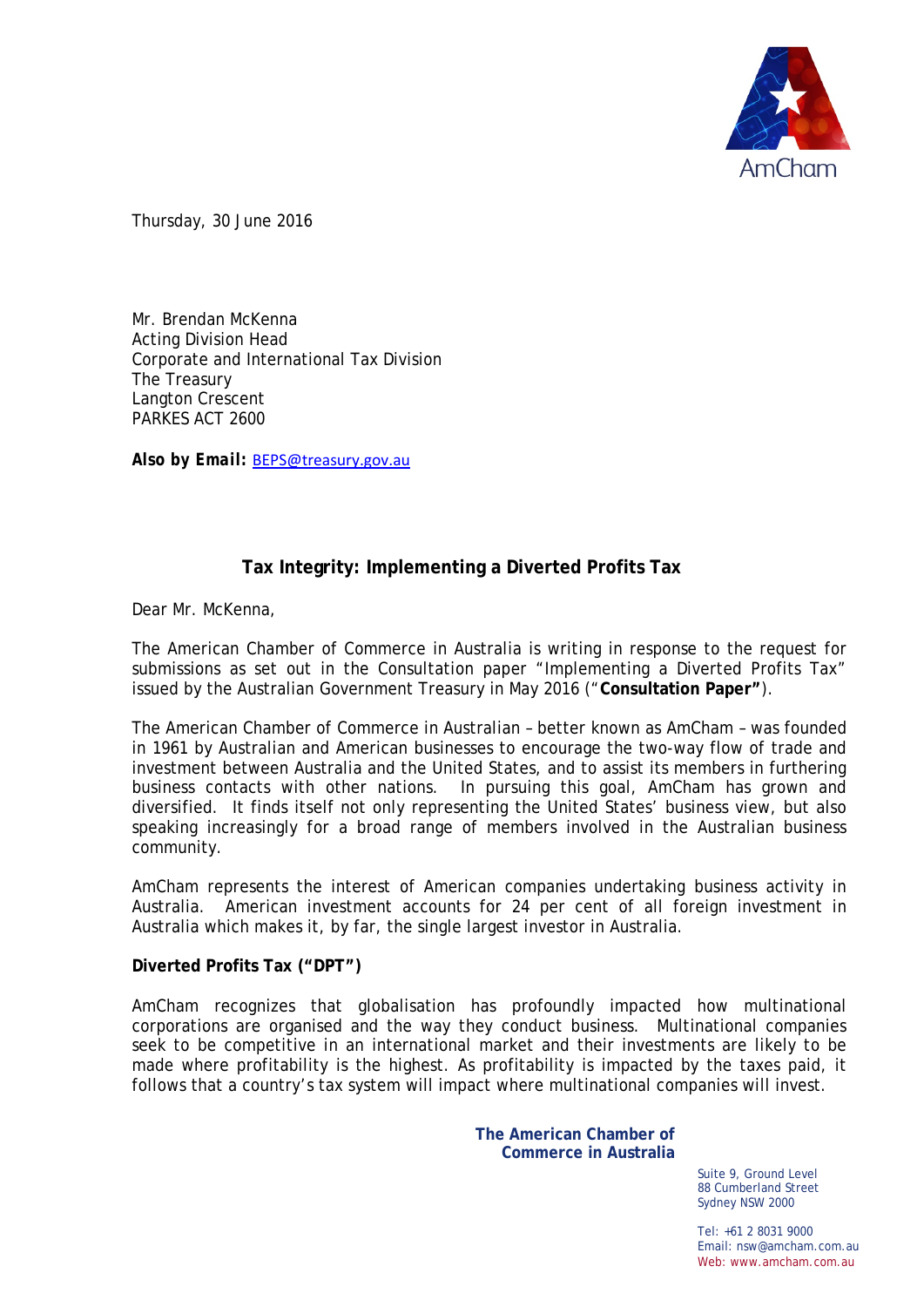The members of AmCham are aware of, and strongly support, the efforts of the Organisation for Economic Co-operation and Development ("**OECD**") and the G-20 in working towards a unified movement of tax reform to ensure that global tax rules remain current with business evolution.

It is against this backdrop that Australia has made a number of unilateral proposals to change its international tax laws, namely the Multinational Anti-Avoidance Law ("**MAAL**") which was implemented from 1 January 2016 and now the proposed DPT. Australia is also proposing to implement the OECD's recommendations on hybrid mismatch rules.

AmCham has previously made submissions on the MAAL and proposed hybrid mismatch rules. As AmCham has noted in its previous submission in respect of the MAAL, the Australian Government's unilateral actions in advance of the finalisation of the OECD's tax reform projects presents the risk of other countries undertaking similar unilateral action, which is unlikely to be effective and may have negative consequences, including increased potential for double taxation and may operate as a disincentive to cross-border investment. As the DPT is yet another unilateral measure, similar potential negative consequences may arise as a result of the introduction of the DPT.

AmCham believes that multilateral action is critical for the OECD BEPS project to succeed and that Australia should be consistent with the rest of the world.

AmCham notes that Australia's tax system is amongst the best and most comprehensive tax systems globally. Amongst other measures, Australia has in recent years tightened its general anti-avoidance rules ("**GAAR**"), rewritten its transfer pricing rules and tightened debt limitations by reducing its thin capitalization safe harbor threshold. Australia has adopted Country-by Country Reporting and other measures which significantly increases tax transparency of multinationals. In addition, as part of the 2016-2017 Federal Budget announcements, the Government has proposed to implement the OECD's recently updated Transfer Pricing Guidelines to ensure that Australia continues to have best practice transfer pricing rules to help prevent multinationals using excessive related party payments to shift profits overseas. In light of these numerous integrity measures and greater tax transparency, AmCham queries the need to further introduce a DPT, which would further increase the compliance burden of multinationals, and which will likely make doing business in Australia more prohibitive.

It is AmCham's view that the proposed DPT creates significant uncertainty for American multinational investors, both current and future investors. In particular, if the Government proceeds with the DPT despite our concerns, there are a number of features of the proposed DPT which require further clarification and consultation.

## **1. Effective Mismatch Test**

The effective mismatch test outlined in the Consultation Paper is currently proposed at a rate (80%) which covers many countries including significant trading partners such as the U.K.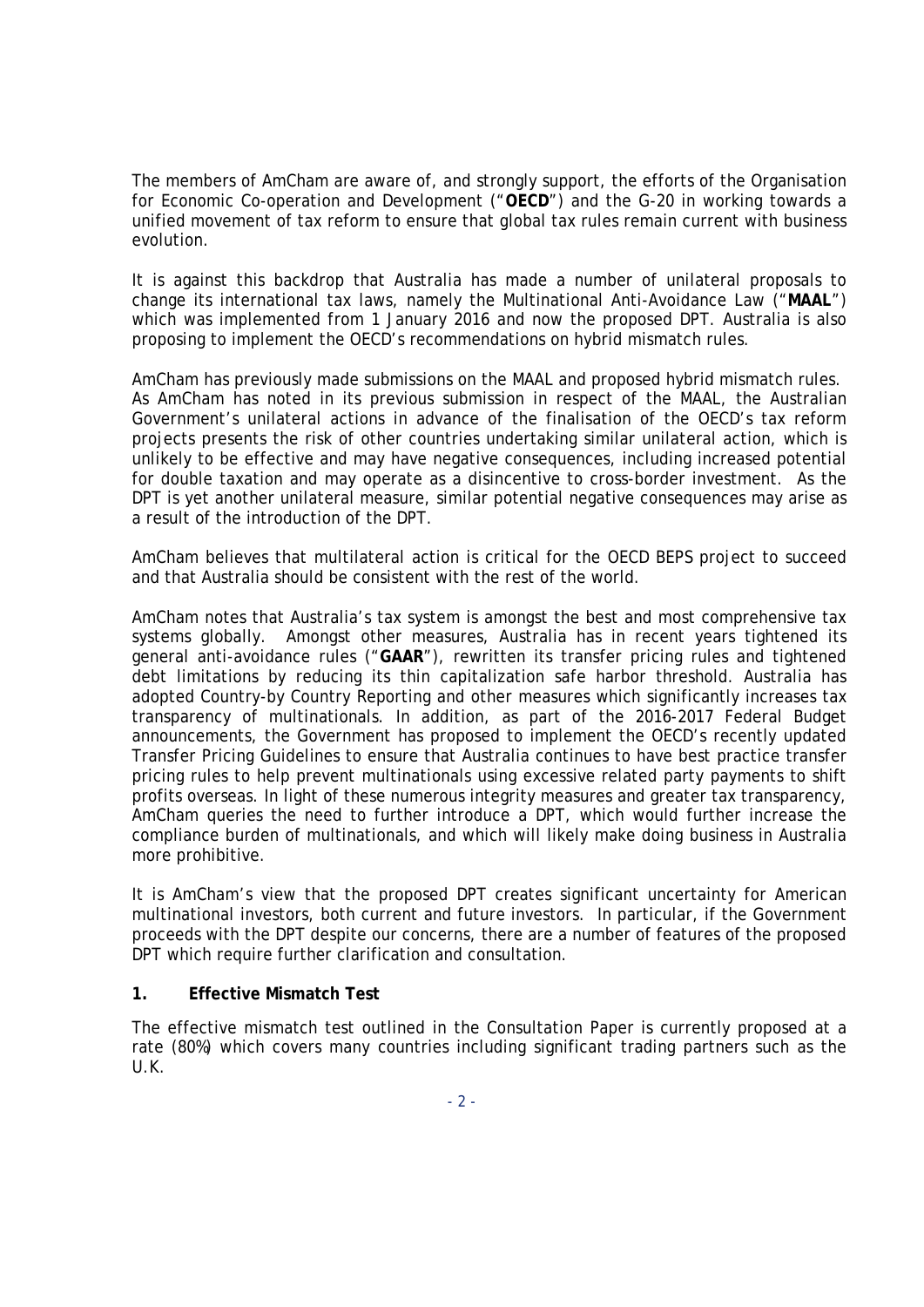For commercial reasons, it is common practice for U.S. multinationals investing into Australia to use holding structures for their Asia Pacific investments through jurisdictions such as Singapore (i.e. jurisdictions which would have an effective tax rate of less than 24%).

Many commercial transactions with common trading partners will *prima facie* meet the effective mismatch test and require consideration of whether the insufficient economic substance test is met. The analysis required is likely to result in increased complexity and additional compliance costs for many taxpayers. AmCham recommends this 'gateway test' be more targeted towards transactions which have the potential to significantly shift profits from Australia to offshore.

## **2. Insufficient Economic Substance**

The Consultation Paper does not provide any detail on how insufficient economic substance will be determined. Given the way the effective tax mismatch test is proposed, we would expect that this test will be the focus of most analysis under the DPT.

It is unclear how non-tax financial benefits will be identified and quantified. Further, it is also unclear how this test will interact with the numerous other specific anti-avoidance measures and the GAAR. Accordingly, this test will likely introduce more uncertainty into the Australian tax law. At a minimum, AmCham recommends that detailed guidance be provided in respect of the circumstances in which insufficient economic substance will arise.

## **3. Application to Financing Arrangements**

Extending the DPT to financing arrangements creates further uncertainty for common transactions for inbound multinational groups. Australia has recently tightened its thin capitalisation rules, and it is generally the case that these rules, along with the debt/equity rules, are designed to govern the deductibility of interest for related party loans. The transfer pricing rules also require interest to be at an arm's length rate. Further, the proposed implementation of anti-hybrid rules provide an additional integrity measure in respect of related party financing arrangements.

We note that the U.K. DPT, which the Australian version is being modelled against, specifically excludes financing arrangements. We understand that this is on the basis that the U.K. is proposing to implement the OECD recommendations in respect of interest limitations, which Australia has already addressed through the changes that have been made to its existing thin capitalisation rules.

AmCham's view is that the existing measures are sufficient to govern the taxation of related party financing arrangements and the application of the DPT to financing arrangements would only increase the complexity and uncertainty on the treatment of financing arrangements for inbound multinational investors.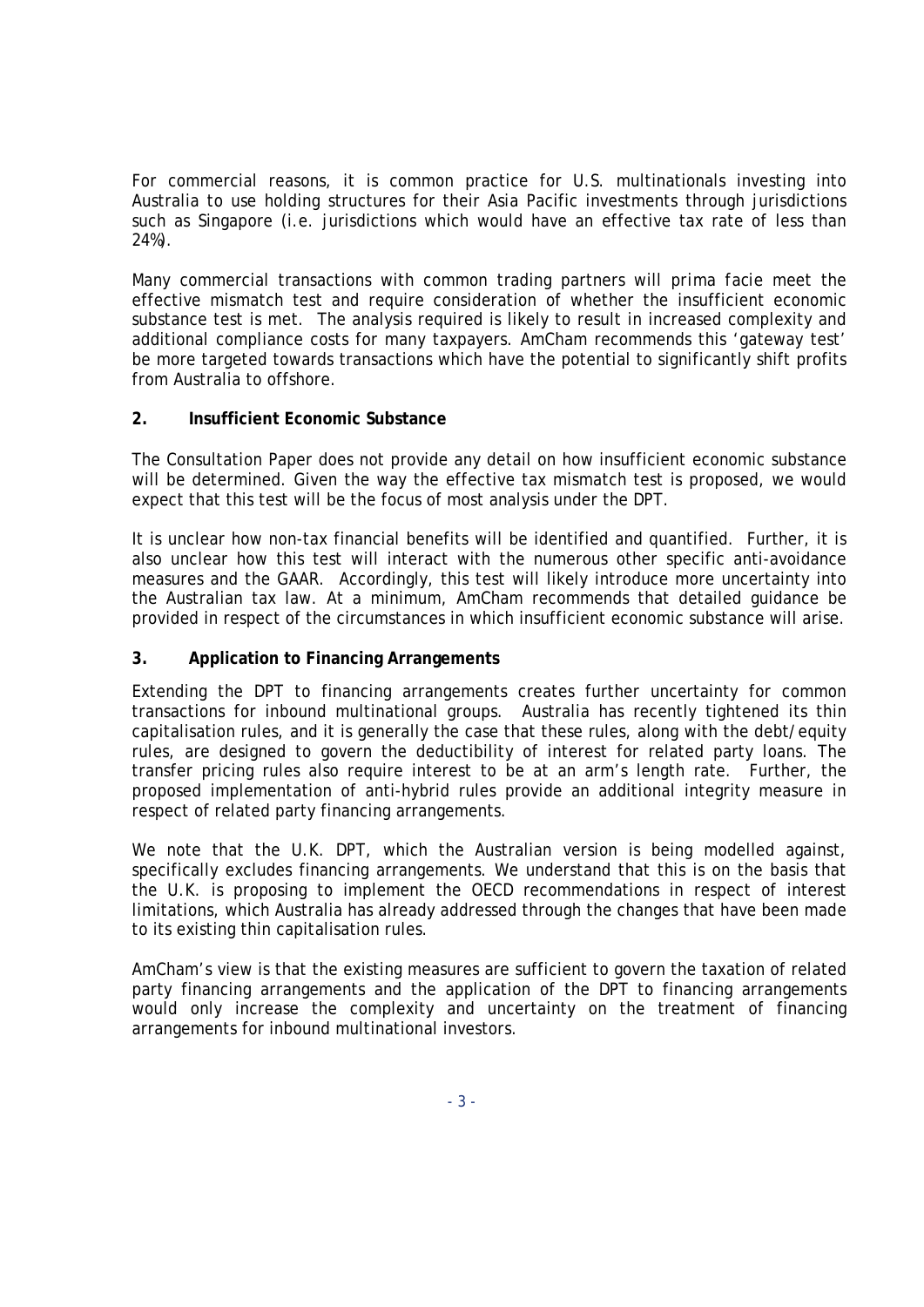## **4. New Administrative Regime**

The new administrative regime proposed appears to be a significant departure from the existing tax administration processes in the Australian tax law. Instead of a self-assessment system, the proposed DPT appears to provide the ATO with broad administrative powers to impose a provisional DPT assessment for matters up to 7 years after lodgment of tax returns.

The requirement for upfront payment of DPT liability appears punitive and onerous. For example, taxpayers may have legitimate differences of opinion from the ATO in respect of their transfer pricing position and under the proposed DPT, such a difference in opinion would be penalised and taxpayers would be put in a position to spend considerable time and resources to negotiate with the ATO in respect of their affairs and have to argue that they have the right tax outcome.

AmCham recommends that the DPT would benefit from having an independent review process to ensure there are appropriate safeguards and checks and balances in place before a provisional DPT liability is imposed on a taxpayer.

## **5. Potential for Double Taxation**

A taxing mechanism for DPT outside of that which currently applies to income tax would mean that under Australia's various Double Tax Agreements the DPT would not be expected to fall within the scope of 'income tax' for the purposes of 'taxes covered' by Australia's tax treaties. Given the potentially arbitrary nature of transaction reconstructions under the DPT rules, the failure to take account of allowable arm's length payments, the fact that it would be imposed outside of the income tax framework and not creditable against income tax, it is likely that the DPT would not be treated as an income tax by Australia's treaty partners.

## **Conclusion**

Australia is a capital dependent country and it is important to ensure there are not inadvertent signals sent to foreign investors, including American investors, which would cause potential or actual investors to question the governance and fairness of the Australian market. AmCham is concerned that the focus of these efforts appears to be very much directed towards foreign companies.

AmCham believes that Australia's tax laws are already among the best in the world. Australia has one of the most rigorous transfer pricing regimes, one of the most highly efficient and respected tax administrations, and a (recently strengthened) GAAR that has worked effectively over 30 years and has been copied by many other countries.